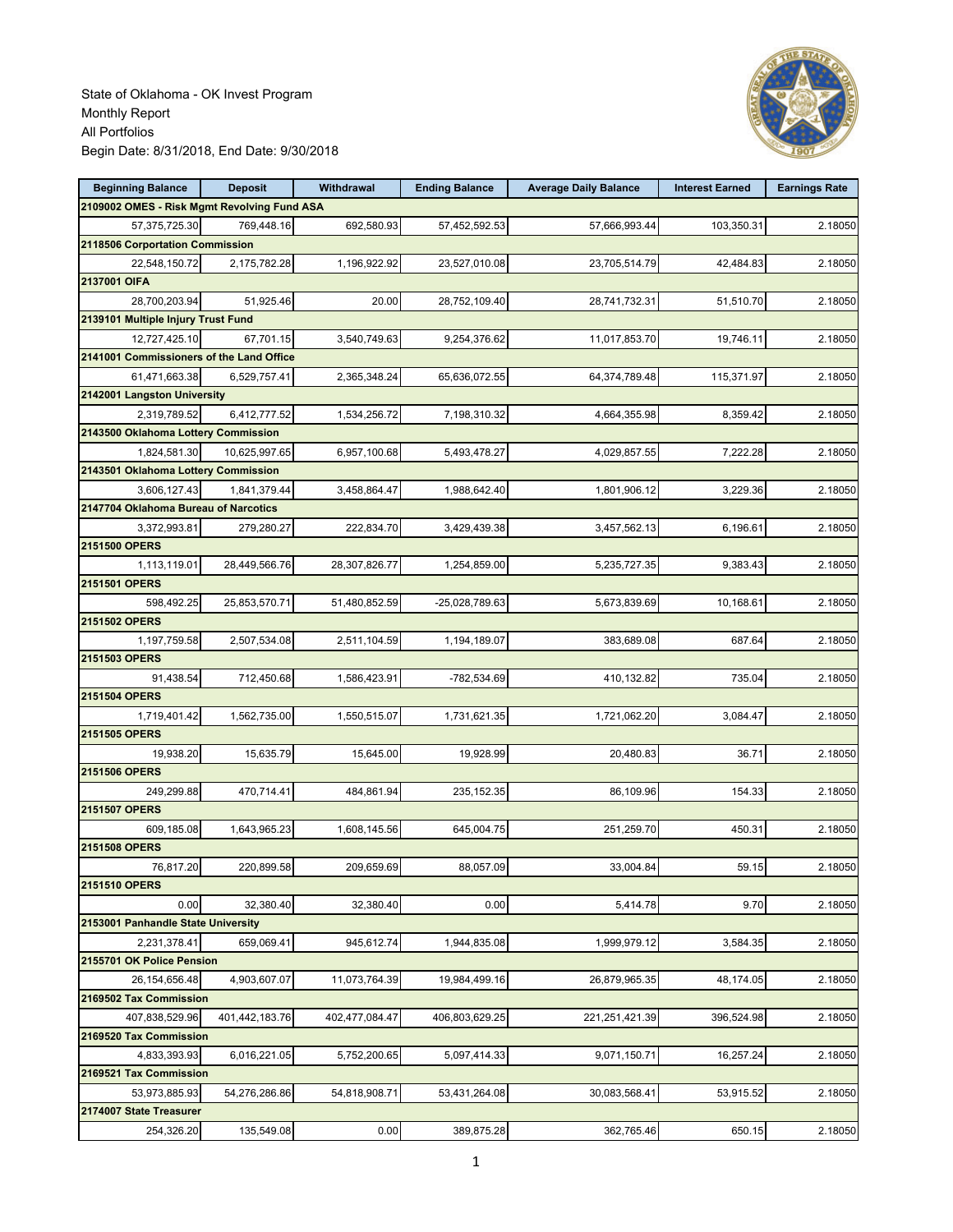| <b>Beginning Balance</b>                     | <b>Deposit</b> | Withdrawal    | <b>Ending Balance</b> | <b>Average Daily Balance</b> | <b>Interest Earned</b> | <b>Earnings Rate</b> |
|----------------------------------------------|----------------|---------------|-----------------------|------------------------------|------------------------|----------------------|
| 2183006 DHS - CSED                           |                |               |                       |                              |                        |                      |
| 15,892,367.15                                | 6,131,836.50   | 11,701,921.06 | 10,322,282.59         | 11,286,789.23                | 20,228.09              | 2.18050              |
| 7200039 Oklahoma Boll Weevil Eradication     |                |               |                       |                              |                        |                      |
| 2,194,826.78                                 | 53,662.09      | 140,448.01    | 2,108,040.86          | 2,209,820.61                 | 3,960.42               | 2.18050              |
| 7200320 Department of Wildlife               |                |               |                       |                              |                        |                      |
| 522,511.53                                   | 3,918,107.72   | 3,175,794.36  | 1,264,824.89          | 1,864,214.65                 | 3,341.03               | 2.18050              |
| 7200359 OERB                                 |                |               |                       |                              |                        |                      |
| 10,935,161.62                                | 1,697,144.13   | 599,506.44    | 12,032,799.31         | 12,053,703.34                | 21.602.55              | 2.18050              |
| 7200370 OIFA                                 |                |               |                       |                              |                        |                      |
| 480,652.94                                   | 157,067.79     | 57,881.97     | 579.838.76            | 538,073.66                   | 964.33                 | 2.18050              |
| 7200391 Multiple Injury Trust Fund           |                |               |                       |                              |                        |                      |
| 105,072.35                                   | 117,169.74     | 141,601.76    | 80,640.33             | 100,937.66                   | 180.90                 | 2.18050              |
| 7200410 Commissioners of the Land Office     |                |               |                       |                              |                        |                      |
| 1,850,062.20                                 | 0.00           | 48,831.23     | 1,801,230.97          | 1,819,644.01                 | 3,261.15               | 2.18050              |
| 7200435 Oklahoma Lottery Commission          |                |               |                       |                              |                        |                      |
| 9,695,605.59                                 | 5,028,021.24   | 6,332,173.54  | 8,391,453.29          | 7,985,859.93                 | 14,312.19              | 2.18050              |
| 7200515 OPERS                                |                |               |                       |                              |                        |                      |
| 365,638.17                                   | 550,000.00     | 688,848.21    | 226,789.96            | 453,059.47                   | 811.97                 | 2.18050              |
| 7200557 Oklahoma Police Pension              |                |               |                       |                              |                        |                      |
| 68.62                                        | 127,576.88     | 127,645.50    | 0.00                  | 1.502.46                     | 2.69                   | 2.18050              |
| 7200588 Real Estate Commission               |                |               |                       |                              |                        |                      |
| 483,765.80                                   | 125,985.20     | 137,676.82    | 472,074.18            | 492,202.54                   | 882.12                 | 2.18050              |
| 7200830 Department of Human Services         |                |               |                       |                              |                        |                      |
| 50,589.67                                    | 91.53          | 0.00          | 50,681.20             | 50,662.89                    | 90.80                  | 2.18050              |
| 7201825 University Hospitals Authority       |                |               |                       |                              |                        |                      |
| 3,158,999.75                                 | 24,549.56      | 14,091.25     | 3,169,458.06          | 3,170,283.82                 | 5,681.76               | 2.18050              |
| 7205090 OMES Risk Management Division/DSC    |                |               |                       |                              |                        |                      |
| 45,788,399.57                                | 585,239.73     | 1,211,472.52  | 45, 162, 166. 78      | 45,438,065.57                | 81,433.73              | 2.18050              |
| 7205204 JM Davis Arms & Historical Museum    |                |               |                       |                              |                        |                      |
| 3,293.89                                     | 5.96           | 0.00          | 3,299.85              | 3,298.66                     | 5.91                   | 2.18050              |
| 7205320 Department of Wildlife               |                |               |                       |                              |                        |                      |
| 594,592.22                                   | 114,014.30     | 73,853.54     | 634,752.98            | 601,855.38                   | 1,078.64               | 2.18050              |
| 7205359 Sustaining OK Energy Resources       |                |               |                       |                              |                        |                      |
| 4,314,907.31                                 | 98.776.01      | 5,504.57      | 4,408,178.75          | 4,391,660.48                 | 7,870.70               | 2.18050              |
| 7205435 Oklahoma Lottery Commission          |                |               |                       |                              |                        |                      |
| 163,718.28                                   | 6,331.88       | 0.00          | 170,050.16            | 168,783.78                   | 302.49                 | 2.18050              |
| 7205515 OPERS                                |                |               |                       |                              |                        |                      |
| 123.031.49                                   | 41,976.03      | 0.00          | 165,007.52            | 149,806.81                   | 268.48                 | 2.18050              |
| 7205563 OK Bd for Private Vocational Schools |                |               |                       |                              |                        |                      |
| 262,644.81                                   | 5,769.00       | 15,704.54     | 252,709.27            | 256,808.60                   | 460.25                 | 2.18050              |
| 7205630 Oklahoma Department of Securities    |                |               |                       |                              |                        |                      |
| 395,624.09                                   | 837.59         | 2,158.14      | 394,303.54            | 394,428.05                   | 706.89                 | 2.18050              |
| 7205807 Oklahoma Health Care Authority       |                |               |                       |                              |                        |                      |
| 1,503,686.35                                 | 870,513.94     | 0.00          | 2,374,200.29          | 1,592,636.63                 | 2,854.31               | 2.18050              |
| 7210270 State Election Board                 |                |               |                       |                              |                        |                      |
| 4,928,561.81                                 | 8,945.81       | 50,089.74     | 4,887,417.88          | 4,902,412.53                 | 8,786.06               | 2.18050              |
| 7210320 Department of Wildlife               |                |               |                       |                              |                        |                      |
| 1,168,723.46                                 | 31,455.89      | 96,642.80     | 1,103,536.55          | 1,130,286.95                 | 2,025.69               | 2.18050              |
| 7210350 Oklahoma Historical Society          |                |               |                       |                              |                        |                      |
| 27.53                                        | 0.05           | 0.00          | 27.58                 | 27.57                        | 0.05                   | 2.18050              |
|                                              |                |               |                       |                              |                        |                      |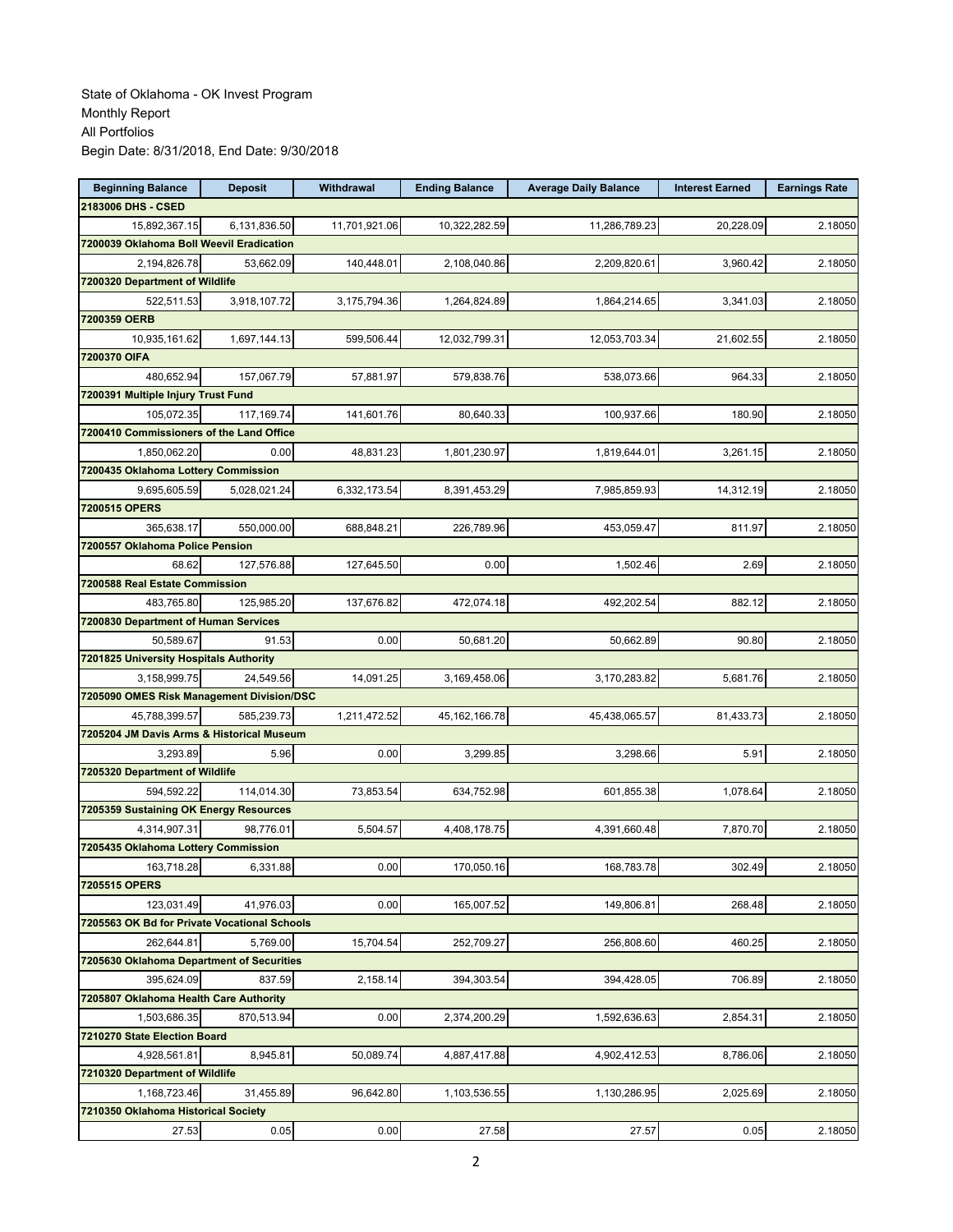| <b>Beginning Balance</b>                                    | <b>Deposit</b> | <b>Withdrawal</b> | <b>Ending Balance</b> | <b>Average Daily Balance</b> | <b>Interest Earned</b> | <b>Earnings Rate</b> |
|-------------------------------------------------------------|----------------|-------------------|-----------------------|------------------------------|------------------------|----------------------|
| 7210400 Office of Juvenile Affairs                          |                |                   |                       |                              |                        |                      |
| 56,479.98                                                   | 102.19         | 0.00              | 56.582.17             | 56,561.73                    | 101.37                 | 2.18050              |
| 7210410 Commissioners of the Land Office                    |                |                   |                       |                              |                        |                      |
| 13,061,652.10                                               | 23,631.90      | 0.00              | 13,085,284.00         | 13,080,557.62                | 23,442.87              | 2.18050              |
| 7210515 OPERS                                               |                |                   |                       |                              |                        |                      |
| 30,730.84                                                   | 5,447.49       | 0.00              | 36,178.33             | 33,734.02                    | 60.46                  | 2.18050              |
| 7210570 State Board of Licensure for Professional           |                |                   |                       |                              |                        |                      |
| 1,008,148.89                                                | 1,824.05       | 0.00              | 1,009,972.94          | 1,009,608.13                 | 1,809.41               | 2.18050              |
| 7210588 Real Estate Commission                              |                |                   |                       |                              |                        |                      |
| 365.018.23                                                  | 9,115.52       | 886.96            | 373,246.79            | 370,060.49                   | 663.22                 | 2.18050              |
| 7215270 State of Oklahoma Election Board                    |                |                   |                       |                              |                        |                      |
| 5,196,316.30                                                | 9,402.52       | 0.00              | 5,205,718.82          | 5,203,838.32                 | 9,326.28               | 2.18050              |
| 7215320 Department of Wildlife                              |                |                   |                       |                              |                        |                      |
| 3,065,318.40                                                | 16,949.59      | 0.00              | 3,082,267.99          | 3,078,878.07                 | 5,517.94               | 2.18050              |
| 7215566 Tourism & Recreation Department                     |                |                   |                       |                              |                        |                      |
| 14,726,661.65                                               | 3.343.316.89   | 2,235,437.53      | 15,834,541.01         | 16,610,951.91                | 29,770.01              | 2.18050              |
| 7215585 Department of Public Safety                         |                |                   |                       |                              |                        |                      |
| 979,768.29                                                  | 1,785.38       | 13,573.20         | 967,980.47            | 974,425.17                   | 1,746.36               | 2.18050              |
| 7215670 JD McCarty Center                                   |                |                   |                       |                              |                        |                      |
| 378,453.82                                                  | 6.294.69       | 669.00            | 384,079.51            | 378,961.76                   | 679.17                 | 2.18050              |
| 7216805 Department of Rehabilitation Services               |                |                   |                       |                              |                        |                      |
| 575,014.41                                                  | 1.487.88       | 15,006.46         | 561,495.83            | 563,444.33                   | 1,009.80               | 2.18050              |
| 7220090 OSF Building Project Fund                           |                |                   |                       |                              |                        |                      |
| 0.42                                                        | 0.00           | 0.00              | 0.42                  | 0.42                         | 0.00                   | 2.18050              |
| 7220320 Dept of Wildlife Conservation                       |                |                   |                       |                              |                        |                      |
| 3,742,769.19                                                | 70,484.85      | 258,764.00        | 3,554,490.04          | 3,618,022.27                 | 6,484.19               | 2.18050              |
| 7220585 Department of Public Safety                         |                |                   |                       |                              |                        |                      |
| 3,758,386.44                                                | 161,856.01     | 8,140.97          | 3,912,101.48          | 3,848,439.46                 | 6,897.14               | 2.18050              |
| 7220830 Department of Human Services                        |                |                   |                       |                              |                        |                      |
| 0.08                                                        | 0.00           | 0.00              | 0.08                  | 0.08                         | 0.00                   |                      |
| 7225040 Department of Agriculture                           |                |                   |                       |                              |                        | 2.18050              |
| 623,871.80                                                  | 2,195.99       | 132,561.83        |                       |                              |                        |                      |
|                                                             |                |                   | 493,505.96            | 582,581.30                   | 1,044.10               | 2.18050              |
| 7225830 Department of Human Services                        |                |                   |                       |                              |                        |                      |
| 3,242,449.22<br>7230220 Oklahoma Crime Victims Compensation | 40,938.37      | 0.00              | 3,283,387.59          | 3,263,396.21                 | 5.848.63               | 2.18050              |
|                                                             |                |                   |                       |                              |                        |                      |
| 2,162,178.85                                                | 417,968.11     | 239,090.16        | 2,341,056.80          | 2,261,031.38                 | 4,052.20               | 2.18050              |
| 7230345 Department of Transportation                        |                |                   |                       |                              |                        |                      |
| 2,453,584.11                                                | 538,290.97     | 0.00              | 2,991,875.08          | 2,704,541.53                 | 4,847.06               | 2.18050              |
| 7230695 Tax Commission                                      |                |                   |                       |                              |                        |                      |
| 62,840.28                                                   | 7,605.80       | 7,605.80          | 62,840.28             | 67,955.54                    | 121.79                 | 2.18050              |
| 7230807 Health Care Authority                               |                |                   |                       |                              |                        |                      |
| 128,357.76                                                  | 6,374,433.79   | 6,492,064.85      | 10,726.70             | 2,269,366.84                 | 4,067.14               | 2.18050              |
| 7235605 Regents for Higher Education                        |                |                   |                       |                              |                        |                      |
| 8,878,487.35                                                | 1,393,961.05   | 4,063,103.00      | 6,209,345.40          | 8,551,173.26                 | 15,325.34              | 2.18050              |
| 7240807 Health Care Authority                               |                |                   |                       |                              |                        |                      |
| 12,055,037.24                                               | 21,810.67      | 0.00              | 12,076,847.91         | 12,072,485.78                | 21,636.21              | 2.18050              |
| 7244090 OMES Dept of Central Services                       |                |                   |                       |                              |                        |                      |
| 756,245.89                                                  | 118,629.71     | 104,567.82        | 770,307.78            | 769,840.70                   | 1,379.70               | 2.18050              |
| 7245807 Health Care Authority                               |                |                   |                       |                              |                        |                      |
| 10,448,913.93                                               | 2,909,486.00   | 2,235,257.66      | 11,123,142.27         | 10,767,181.65                | 19,296.85              | 2.18050              |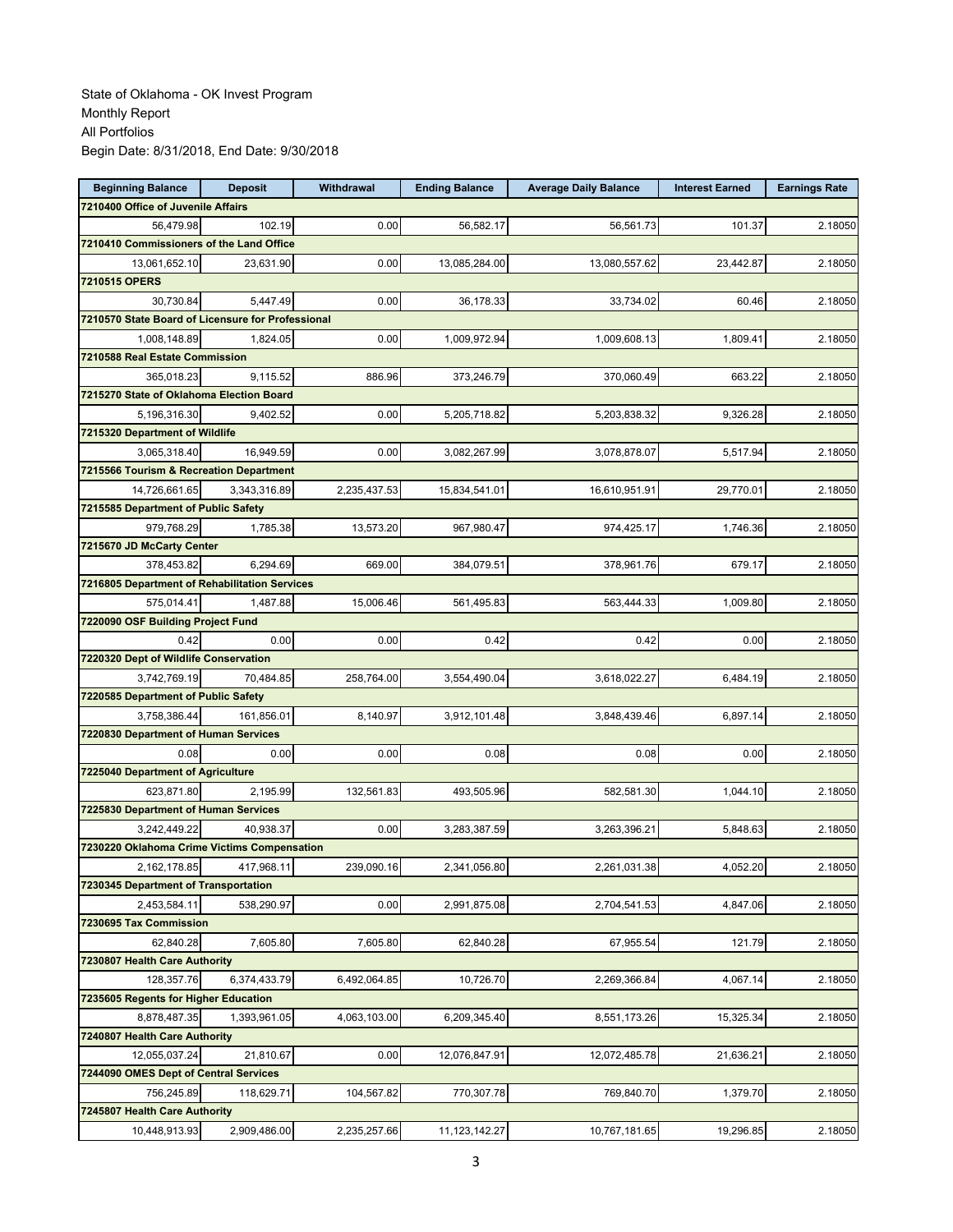| <b>Beginning Balance</b>                           | <b>Deposit</b> | Withdrawal   | <b>Ending Balance</b> | <b>Average Daily Balance</b> | <b>Interest Earned</b> | <b>Earnings Rate</b> |
|----------------------------------------------------|----------------|--------------|-----------------------|------------------------------|------------------------|----------------------|
| 7255090 Department of Central Services             |                |              |                       |                              |                        |                      |
| 1,030,810.10                                       | 1,872.06       | 0.00         | 1,032,682.16          | 1,032,307.75                 | 1,850.09               | 2.18050              |
| 7255585 Oklahoma Dept of Public Safety             |                |              |                       |                              |                        |                      |
| 10,699.79                                          | 19.36          | 1.609.76     | 9,109.39              | 10,188.30                    | 18.26                  | 2.18050              |
| 7260090 OMES Risk Management Division              |                |              |                       |                              |                        |                      |
| 4,647,163.91                                       | 8,749.31       | 37,964.68    | 4,617,948.54          | 4,627,902.34                 | 8,294.09               | 2.18050              |
| 7265090 Risk Management Fund                       |                |              |                       |                              |                        |                      |
| 72,138.68                                          | 275,212.99     | 90,673.59    | 256,678.08            | 91,641.73                    | 164.24                 | 2.18050              |
| 7275740 OST - SEED                                 |                |              |                       |                              |                        |                      |
| 40.812.75                                          | 74.57          | 546.97       | 40,340.35             | 40,653.62                    | 72.86                  | 2.18050              |
| 7280090 OMES DCS Property Distribution             |                |              |                       |                              |                        |                      |
| 1,381,342.69                                       | 49,195.39      | 53,981.61    | 1,376,556.47          | 1,360,087.50                 | 2,437.54               | 2.18050              |
| 7280345 Department of Transportation               |                |              |                       |                              |                        |                      |
| 358,362.66                                         | 546,970.61     | 402,562.66   | 502,770.61            | 742,361.52                   | 1,330.45               | 2.18050              |
| 7285345 Department of Transportation               |                |              |                       |                              |                        |                      |
| 113,691,947.17                                     | 12,698,234.15  | 9,059,106.73 | 117,331,074.59        | 119,304,684.33               | 213,816.87             | 2.18050              |
| 7295090 Emergency & Transportation                 |                |              |                       |                              |                        |                      |
| 2,690,028.71                                       | 1,154,927.88   | 381,338.00   | 3,463,618.59          | 3,240,143.37                 | 5,806.96               | 2.18050              |
| 7296150 University of Science & Arts               |                |              |                       |                              |                        |                      |
| 39.10                                              | 0.07           | 0.00         | 39.17                 | 39.16                        | 0.07                   | 2.18050              |
| 7303000 Tobacco Litigation Escrow Fund             |                |              |                       |                              |                        |                      |
| 28,357.31                                          | 51.31          | 0.00         | 28,408.62             | 28,398.36                    | 50.90                  | 2.18050              |
| 7360566 Tourism & Recreation Department            |                |              |                       |                              |                        |                      |
| 5,972,696.31                                       | 19,027.39      | 0.00         | 5,991,723.70          | 5,987,918.22                 | 10,731.50              | 2.18050              |
| 7402105 OCIA Tourism Construction Fund Series 2018 |                |              |                       |                              |                        |                      |
| 9,218,820.78                                       | 8,636.65       | 48,000.00    | 9,179,457.43          | 9,197,930.10                 | 16,484.45              | 2.18050              |
| 7405220 District Attorneys Council                 |                |              |                       |                              |                        |                      |
| 2,850,891.43                                       | 23,309.40      | 245, 163. 35 | 2,629,037.48          | 2,751,004.92                 | 4,930.33               | 2.18050              |
| 7408105 OCIA                                       |                |              |                       |                              |                        |                      |
| 538,093.23                                         | 538,941.88     | 538,941.88   | 538,093.23            | 502,757.83                   | 901.04                 | 2.18050              |
| 7412105 OCIA                                       |                |              |                       |                              |                        |                      |
| 0.00                                               | 1,257,520.86   | 1,257,520.86 | 0.00                  | 545,393.21                   | 977.45                 | 2.18050              |
| 7416000 OSF - Oil Overcharge                       |                |              |                       |                              |                        |                      |
| 275,573.51                                         | 498.58         | 0.00         | 276,072.09            | 275,972.37                   | 494.60                 | 2.18050              |
| 7416160 Department of Commerce                     |                |              |                       |                              |                        |                      |
| 2,723,962.41                                       | 9,481.13       | 0.00         | 2,733,443.54          | 2,728,812.45                 | 4,890.56               | 2.18050              |
| 7419105 OCIA                                       |                |              |                       |                              |                        |                      |
| 711.885.92                                         | 1,071,764.29   | 1,071,764.27 | 711,885.94            | 803,071.03                   | 1,439.26               | 2.18050              |
| 7426000 OSF - Oil Overcharge                       |                |              |                       |                              |                        |                      |
| 2,302,557.39                                       | 4,165.92       | 0.00         | 2,306,723.31          | 2,305,890.13                 | 4,132.60               | 2.18050              |
| 7426160 Department of Commerce                     |                |              |                       |                              |                        |                      |
| 11,647,201.23                                      | 182,062.00     | 0.00         | 11,829,263.23         | 11,755,911.94                | 21,068.85              | 2.18050              |
| 7428105 OCIA Endowed Chairs Fund                   |                |              |                       |                              |                        |                      |
| 957,188.87                                         | 958,698.39     | 958,698.39   | 957,188.87            | 894,332.31                   | 1,602.82               | 2.18050              |
| 7429105 OCIA                                       |                |              |                       |                              |                        |                      |
| 749.57                                             | 1.36           | 0.00         | 750.93                | 750.66                       | 1.35                   | 2.18050              |
| 7430010 Oklahoma State University                  |                |              |                       |                              |                        |                      |
| 814,973.21                                         | 6,465,674.53   | 6,575,466.16 | 705,181.58            | 1,755,085.01                 | 3,145.45               | 2.18050              |
| 7430011 Oklahoma State University                  |                |              |                       |                              |                        |                      |
| 1,308,223.82                                       | 1,306,559.10   | 1,692,071.90 | 922,711.02            | 1,166,983.51                 | 2,091.46               | 2.18050              |
|                                                    |                |              |                       |                              |                        |                      |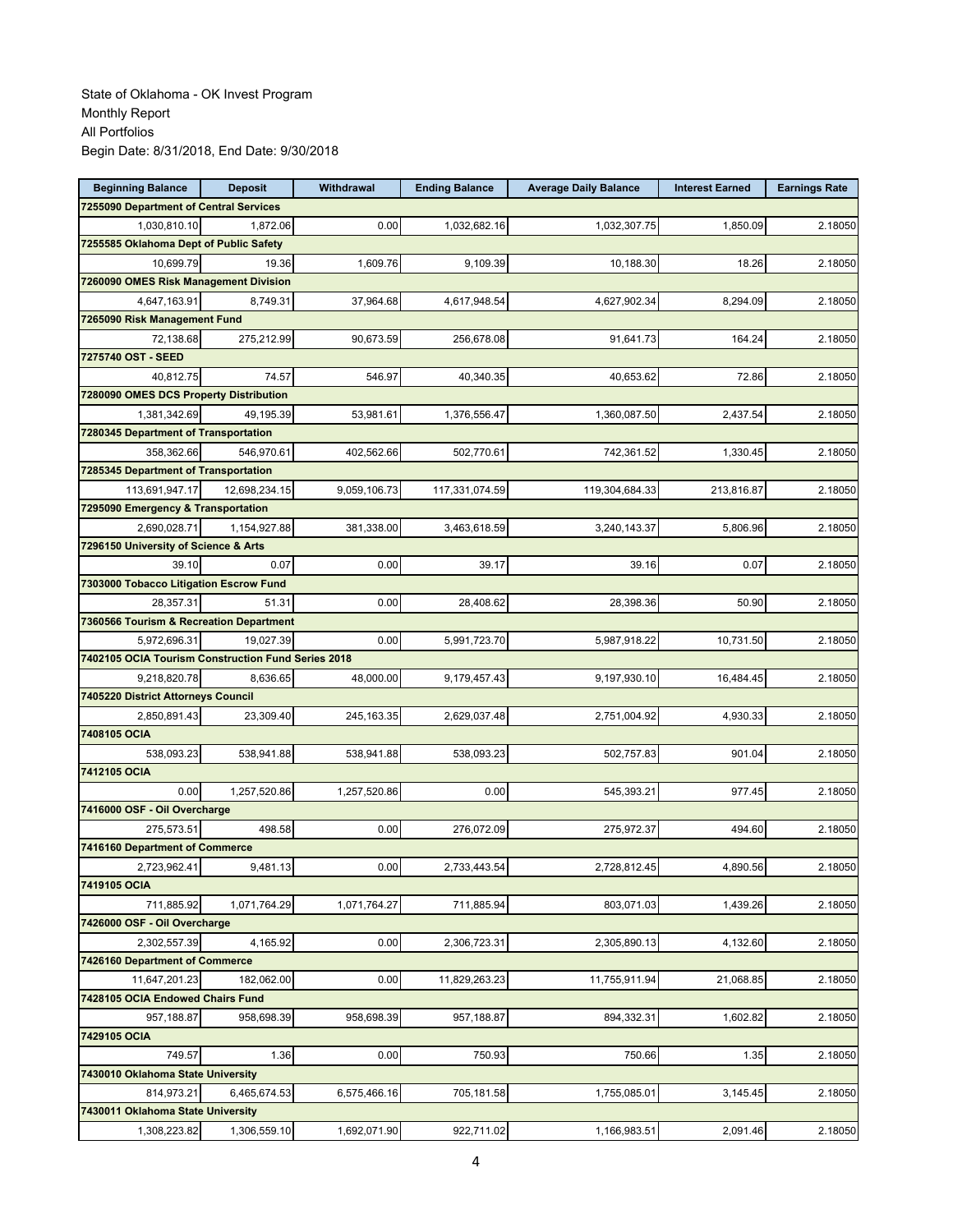| <b>Beginning Balance</b>                       | <b>Deposit</b> | Withdrawal    | <b>Ending Balance</b> | <b>Average Daily Balance</b> | <b>Interest Earned</b> | <b>Earnings Rate</b> |
|------------------------------------------------|----------------|---------------|-----------------------|------------------------------|------------------------|----------------------|
| 7430012 Oklahoma State University              |                |               |                       |                              |                        |                      |
| 445.864.19                                     | 897,855.99     | 1,118,853.04  | 224,867.14            | 532,750.85                   | 954.79                 | 2.18050              |
| 7430013 Oklahoma State University              |                |               |                       |                              |                        |                      |
| 2,280,499.62                                   | 58,058.26      | 319,215.67    | 2,019,342.21          | 2,142,766.63                 | 3,840.25               | 2.18050              |
| 7430014 Oklahoma State University              |                |               |                       |                              |                        |                      |
| 2,797,515.18                                   | 406,837.89     | 411,312.60    | 2,793,040.47          | 2,813,429.35                 | 5,042.20               | 2.18050              |
| 7430015 Oklahoma State University              |                |               |                       |                              |                        |                      |
| 798,373.16                                     | 1,508,375.69   | 2,182,918.88  | 123,829.97            | 1,075,727.02                 | 1,927.91               | 2.18050              |
| 7430016 Oklahoma State University              |                |               |                       |                              |                        |                      |
| 159,612.08                                     | 288.83         | 420.48        | 159,480.43            | 159,719.06                   | 286.25                 | 2.18050              |
| 7430420 Langston University                    |                |               |                       |                              |                        |                      |
| 148,456.49                                     | 952,453.38     | 1,085,985.60  | 14,924.27             | 44,031.43                    | 78.91                  | 2.18050              |
| 7430461 Rogers State College                   |                |               |                       |                              |                        |                      |
| 798,075.07                                     | 276,815.80     | 130,893.28    | 943,997.59            | 812,275.77                   | 1,455.75               | 2.18050              |
| 7430505 Northwestern Oklahoma State University |                |               |                       |                              |                        |                      |
| 176,702.54                                     | 68,732.71      | 104,275.19    | 141,160.06            | 156,262.16                   | 280.05                 | 2.18050              |
| 7430665 Southwestern Oklahoma State University |                |               |                       |                              |                        |                      |
| 2,358,098.12                                   | 110,890.63     | 98,999.63     | 2,369,989.12          | 2,363,026.03                 | 4,235.00               | 2.18050              |
| 7430760 University of Oklahoma                 |                |               |                       |                              |                        |                      |
| 12,952,411.09                                  | 10,006,122.60  | 7,269,842.95  | 15,688,690.74         | 14,373,135.47                | 25,759.42              | 2.18050              |
| 7430770 OUHSC                                  |                |               |                       |                              |                        |                      |
| 50,077,815.78                                  | 11,101,963.56  | 10,113,635.66 | 51,066,143.68         | 50,589,905.56                | 90,666.81              | 2.18050              |
| 7430773 Oklahoma State University              |                |               |                       |                              |                        |                      |
| 3,804,838.38                                   | 129.25         | 255,964.74    | 3,549,002.89          | 3,697,185.13                 | 6,626.06               | 2.18050              |
| 7432105 OCIA 2009A Construction Fund           |                |               |                       |                              |                        |                      |
| 0.02                                           | 184,339.68     | 184,339.68    | 0.02                  | 79,890.77                    | 143.18                 | 2.18050              |
| 7434105 OCIA                                   |                |               |                       |                              |                        |                      |
| 44,682.58                                      | 149,008.48     | 0.00          | 193,691.06            | 126,786.33                   | 227.23                 | 2.18050              |
| 7436000 OSF - Oil Overcharge                   |                |               |                       |                              |                        |                      |
| 2,525.39                                       | 4.57           | 0.00          | 2,529.96              | 2,529.05                     | 4.53                   | 2.18050              |
| 7440105 OCIA Operations & Maintenance          |                |               |                       |                              |                        |                      |
| 3,865.02                                       | 6.99           | 0.00          | 3,872.01              | 3,870.61                     | 6.94                   | 2.18050              |
| 7442105 OCIA                                   |                |               |                       |                              |                        |                      |
| 0.00                                           | 1,179,858.16   | 1,179,858.16  | 0.00                  | 511,617.93                   | 916.92                 | 2.18050              |
| 7443105 OCIA                                   |                |               |                       |                              |                        |                      |
| 0.00                                           | 418,576.62     | 289,118.29    | 129,458.33            | 230,571.16                   | 413.23                 | 2.18050              |
| 7444835 Water Resources Board                  |                |               |                       |                              |                        |                      |
| 6,814,585.61                                   | 24,539.66      | 93,353.67     | 6,745,771.60          | 6,801,702.53                 | 12.189.96              | 2.18050              |
| 7445105 Oklahoma Capital Improvement           |                |               |                       |                              |                        |                      |
| 0.00                                           | 46.98          | 0.00          | 46.98                 | 37.58                        | 0.07                   | 2.18050              |
| 7445835 Water Resources Board                  |                |               |                       |                              |                        |                      |
| 4,041,437.25                                   | 12.030.32      | 201,752.49    | 3,851,715.08          | 3,958,722.60                 | 7,094.79               | 2.18050              |
| 7446105 Capital Improvement Authority          |                |               |                       |                              |                        |                      |
| 31,309,890.42                                  | 38,605.07      | 4,713,222.67  | 26,635,272.82         | 28,589,646.94                | 51,238.13              | 2.18050              |
| 7447105 OCIA                                   |                |               |                       |                              |                        |                      |
| 0.02                                           | 242,268.80     | 177,689.63    | 64,579.19             | 107,137.48                   | 192.01                 | 2.18050              |
| 7448105 OCIA                                   |                |               |                       |                              |                        |                      |
| 313,034.90                                     | 570.31         | 309,710.48    | 3,894.73              | 188,820.77                   | 338.40                 | 2.18050              |
| 7449105 OCIA                                   |                |               |                       |                              |                        |                      |
| 3,982.24                                       | 7.21           | 0.00          | 3,989.45              | 3,988.01                     | 7.15                   | 2.18050              |
|                                                |                |               |                       |                              |                        |                      |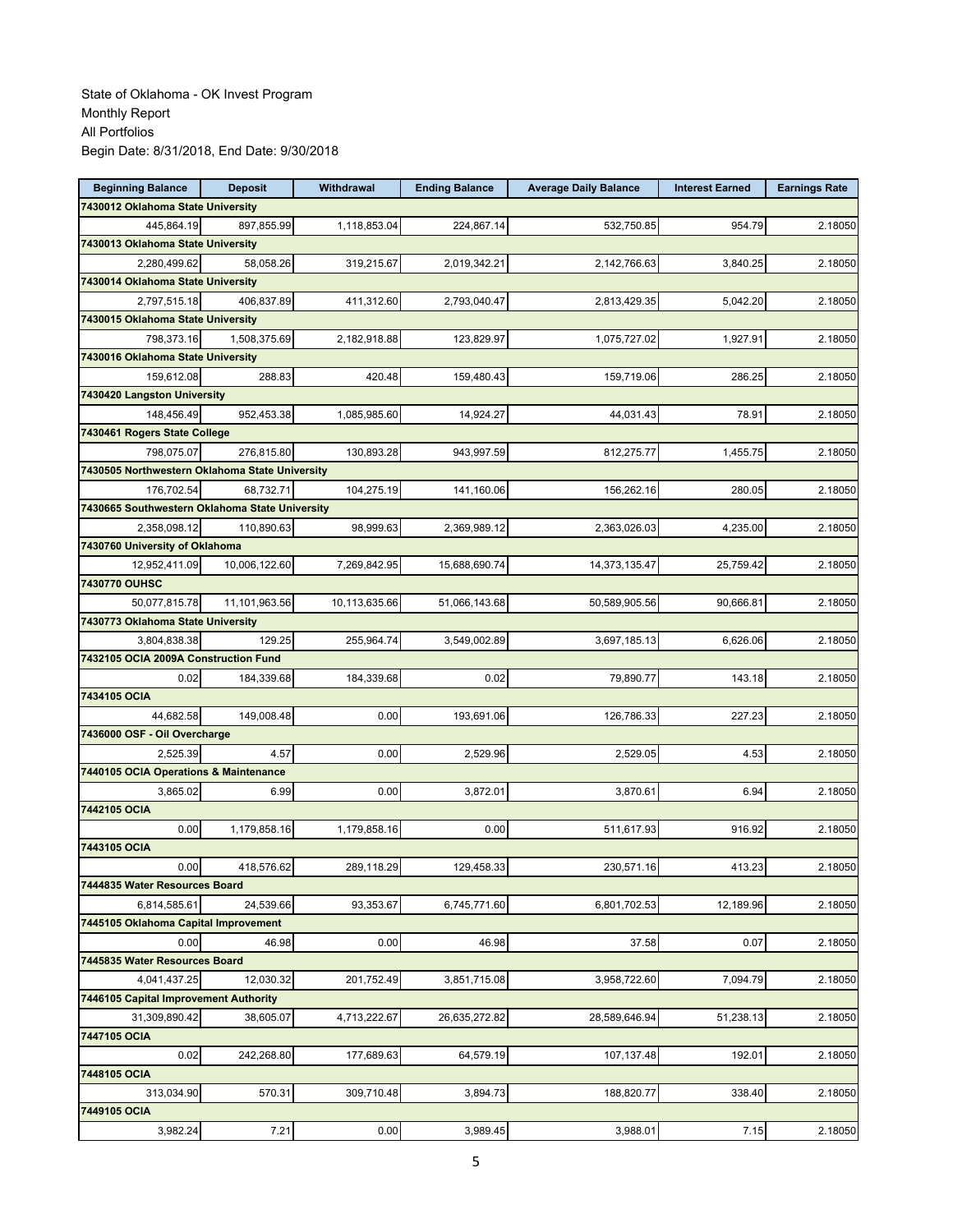| <b>Beginning Balance</b>                       | <b>Deposit</b> | Withdrawal   | <b>Ending Balance</b> | <b>Average Daily Balance</b> | <b>Interest Earned</b> | <b>Earnings Rate</b> |
|------------------------------------------------|----------------|--------------|-----------------------|------------------------------|------------------------|----------------------|
| 7455105 OCIA                                   |                |              |                       |                              |                        |                      |
| 0.00                                           | 20.73          | 0.00         | 20.73                 | 16.58                        | 0.03                   | 2.18050              |
| 7455160 Department of Commerce                 |                |              |                       |                              |                        |                      |
| 399,669.62                                     | 50,850.34      | 0.00         | 450,519.96            | 427,357.25                   | 765.91                 | 2.18050              |
| 7460100 Cameron University                     |                |              |                       |                              |                        |                      |
| 945,411.91                                     | 0.00           | 54,535.42    | 890,876.49            | 921,287.40                   | 1,651.12               | 2.18050              |
| 7460760 University of Oklahoma                 |                |              |                       |                              |                        |                      |
| 159,522.61                                     | 288.62         | 0.00         | 159,811.23            | 159,753.51                   | 286.31                 | 2.18050              |
| 7462105 OK Capital Improvement Authority       |                |              |                       |                              |                        |                      |
| 0.00                                           | 491,896.55     | 491,896.55   | 0.00                  | 213,329.48                   | 382.33                 | 2.18050              |
| 7464105 OCIA                                   |                |              |                       |                              |                        |                      |
| 23,855,931.36                                  | 43,456.01      | 184,331.03   | 23,715,056.34         | 23,773,194.91                | 42,606.12              | 2.18050              |
| 7470010 Oklahoma State University              |                |              |                       |                              |                        |                      |
| 11,361,368.20                                  | 20,628.12      | 5,351.47     | 11,376,644.85         | 11,375,688.78                | 20,387.42              | 2.18050              |
| 7470014 Oklahoma State University              |                |              |                       |                              |                        |                      |
| 3,924,383.88                                   | 7,218.58       | 53,707.57    | 3,877,894.89          | 3,896,143.95                 | 6,982.64               | 2.18050              |
| 7470230 East Central University                |                |              |                       |                              |                        |                      |
| 0.11                                           | 0.00           | 0.00         | 0.11                  | 0.11                         | 0.00                   | 2.18050              |
| 7471835 Water Resources Board                  |                |              |                       |                              |                        |                      |
| 649,368.86                                     | 1,174.88       | 0.00         | 650,543.74            | 650,308.76                   | 1,165.48               | 2.18050              |
| 7472835 Water Resources Board                  |                |              |                       |                              |                        |                      |
| 40,460,054.79                                  | 61,845,870.39  | 0.00         | 102,305,925.18        | 46,695,883.70                | 83,687.98              | 2.18050              |
| 7473835 Water Resources Board                  |                |              |                       |                              |                        |                      |
| 38,860,918.58                                  | 28,571,630.60  | 689,263.00   | 66,743,286.18         | 41,169,937.01                | 73,784.42              | 2.18050              |
| 7475750 Tulsa Community College                |                |              |                       |                              |                        |                      |
| 5,665.84                                       | 10.25          | 0.00         | 5,676.09              | 5,674.04                     | 10.17                  | 2.18050              |
| 7475770 University of Oklahoma Health Sciences |                |              |                       |                              |                        |                      |
| 0.37                                           | 0.00           | 0.00         | 0.37                  | 0.37                         | 0.00                   | 2.18050              |
| 7476760 University of Oklahoma                 |                |              |                       |                              |                        |                      |
| 29,710,674.25                                  | 271,299.02     | 2,250,593.52 | 27,731,379.75         | 28,693,885.80                | 51,424.95              | 2.18050              |
| 7479010 Oklahoma State University              |                |              |                       |                              |                        |                      |
| 14,549,987.53                                  | 26,324.68      | 5,862,085.11 | 8,714,227.10          | 13,594,033.09                | 24,363.11              | 2.18050              |
| 7480230 East Central University                |                |              |                       |                              |                        |                      |
| 0.68                                           | 0.00           | 0.00         | 0.68                  | 0.68                         | 0.00                   | 2.18050              |
| 7481230 East Central University                |                |              |                       |                              |                        |                      |
| 0.04                                           | 0.00           | 0.00         | 0.04                  | 0.04                         | 0.00                   | 2.18050              |
| 7481633 Oklahoma City Community College        |                |              |                       |                              |                        |                      |
| 0.03                                           | 0.00           | 0.00         | 0.03                  | 0.03                         | 0.00                   | 2.18050              |
| 7482105 OCIA                                   |                |              |                       |                              |                        |                      |
| 0.00                                           | 1,248,734.31   | 1,248,734.31 | 0.00                  | 541,560.90                   | 970.58                 | 2.18050              |
| 7483633 OCCC 2010 Bond                         |                |              |                       |                              |                        |                      |
| 0.06                                           | 0.00           | 0.00         | 0.06                  | 0.06                         | 0.00                   | 2.18050              |
| 7486010 Oklahoma State University              |                |              |                       |                              |                        |                      |
| 11,530.58                                      | 20.65          | 0.00         | 11,551.23             | 11,547.10                    | 20.69                  | 2.18050              |
| 7488105 OCIA                                   |                |              |                       |                              |                        |                      |
| 192,395.65                                     | 909,464.18     | 0.00         | 1,101,859.83          | 593,862.43                   | 1,064.32               | 2.18050              |
| 7489105 OCIA                                   |                |              |                       |                              |                        |                      |
| 0.00                                           | 352,678.06     | 352,678.06   | 0.00                  | 152,880.29                   | 273.99                 | 2.18050              |
| 7517410 - Commissioners of the Land Office     |                |              |                       |                              |                        |                      |
| 804,762.17                                     | 0.00           | 0.00         | 804,762.17            | 804,762.17                   | 1,442.29               | 2.18050              |
|                                                |                |              |                       |                              |                        |                      |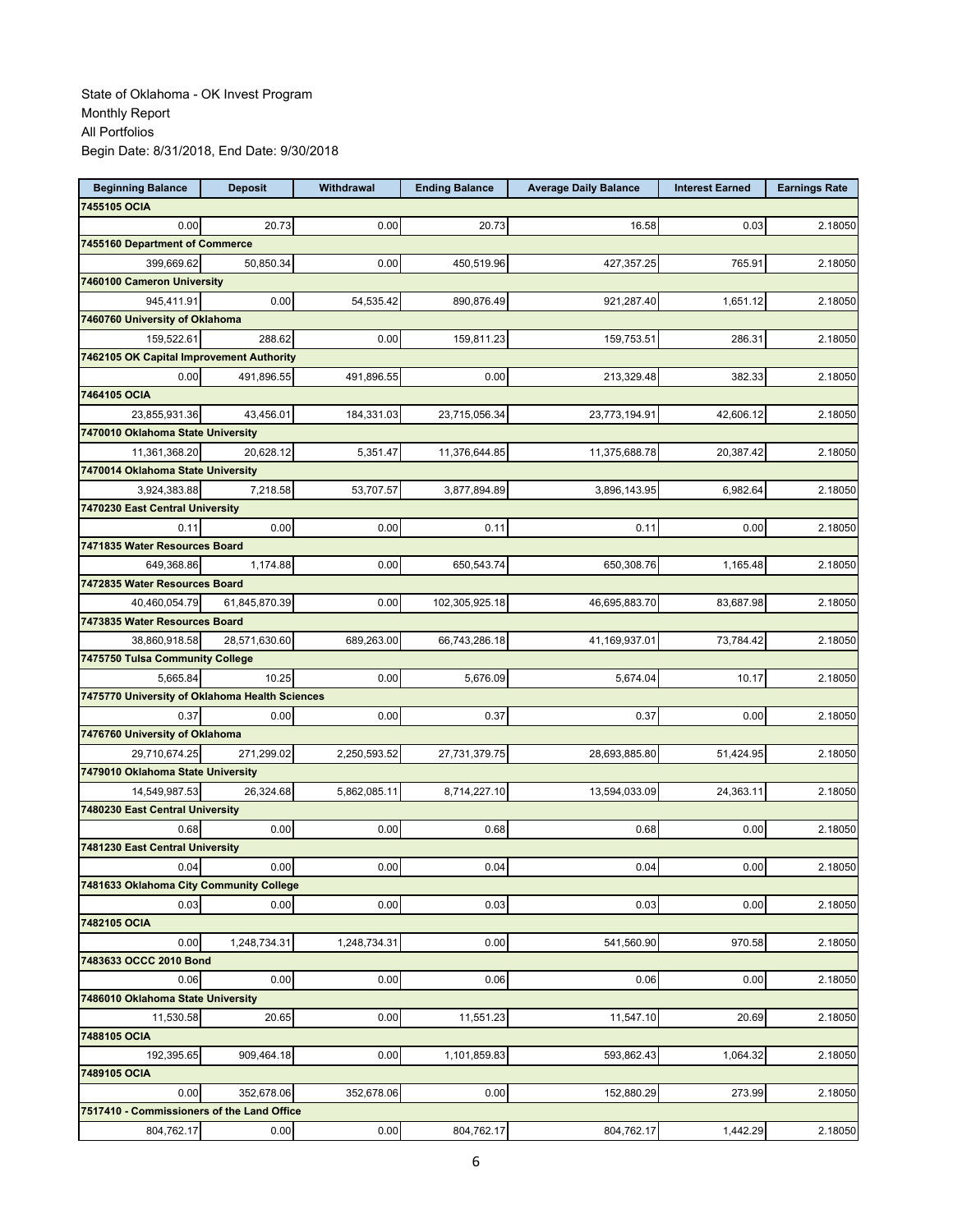| <b>Beginning Balance</b>                       | <b>Deposit</b> | Withdrawal   | <b>Ending Balance</b> | <b>Average Daily Balance</b> | <b>Interest Earned</b> | <b>Earnings Rate</b> |
|------------------------------------------------|----------------|--------------|-----------------------|------------------------------|------------------------|----------------------|
| 7518410 Commissioners of the Land Office       |                |              |                       |                              |                        |                      |
| 1,170,024.38                                   | 0.00           | 4,366.57     | 1,165,657.81          | 1,167,915.20                 | 2,093.13               | 2.18050              |
| 7519410 Commissioners of the Land Office       |                |              |                       |                              |                        |                      |
| 6,791,336.80                                   | 0.00           | 601,327.04   | 6,190,009.76          | 6,506,526.33                 | 11,660.94              | 2.18050              |
| 7600010 Oklahoma State University              |                |              |                       |                              |                        |                      |
| 3,815,206.85                                   | 526,655.27     | 1,091,088.17 | 3,250,773.95          | 3,668,120.15                 | 6,573.97               | 2.18050              |
| 7600120 University of Central Oklahoma         |                |              |                       |                              |                        |                      |
| 4,401,924.62                                   | 72,092.91      | 20,789.86    | 4,453,227.67          | 4,414,507.40                 | 7,911.64               | 2.18050              |
| 7600150 University of Science & Arts           |                |              |                       |                              |                        |                      |
| 584,047.77                                     | 65,261.20      | 86,762.61    | 562,546.36            | 556,743.45                   | 997.79                 | 2.18050              |
| 7600230 East Central University                |                |              |                       |                              |                        |                      |
| 1,197,296.38                                   | 64,181.00      | 59,638.89    | 1,201,838.49          | 1,169,037.27                 | 2,095.14               | 2.18050              |
| 7600420 Langston University                    |                |              |                       |                              |                        |                      |
| 1,316,266.69                                   | 60,122.46      | 0.00         | 1,376,389.15          | 1,329,706.86                 | 2,383.09               | 2.18050              |
| 7600485 Northeastern State University          |                |              |                       |                              |                        |                      |
| 2,228,320.15                                   | 68,966.88      | 10,215.04    | 2,287,071.99          | 2,240,428.33                 | 4,015.28               | 2.18050              |
| 7600490 Northern Oklahoma College              |                |              |                       |                              |                        |                      |
| 789,756.08                                     | 59,155.64      | 0.00         | 848,911.72            | 802,422.79                   | 1.438.10               | 2.18050              |
| 7600505 Northwestern Oklahoma State University |                |              |                       |                              |                        |                      |
| 1,682,758.68                                   | 67,271.78      | 55,921.99    | 1,694,108.47          | 1,667,985.25                 | 2,989.35               | 2.18050              |
| 7600530 Panhandle State University             |                |              |                       |                              |                        |                      |
| 48.195.74                                      | 64,247.26      | 5,432.42     | 107,010.58            | 59,527.12                    | 106.68                 | 2.18050              |
| 7600660 Southeastern Oklahoma State Unversity  |                |              |                       |                              |                        |                      |
| 94,446.12                                      | 64,329.80      | 0.00         | 158,775.92            | 107,401.36                   | 192.48                 | 2.18050              |
| 7600665 Southwestern Oklahoma State University |                |              |                       |                              |                        |                      |
| 2,311,640.77                                   | 68,322.00      | 12,098.63    | 2,367,864.14          | 2,320,199.67                 | 4,158.24               | 2.18050              |
| 7600760 University of Oklahoma                 |                |              |                       |                              |                        |                      |
| 2,675,432.57                                   | 524,286.06     | 0.00         | 3,199,718.63          | 2,782,940.02                 | 4,987.56               | 2.18050              |
| 7650010 Oklahoma State University              |                |              |                       |                              |                        |                      |
| 6,223,231.85                                   | 150,322.27     | 886,941.48   | 5,486,612.64          | 6,112,157.49                 | 10,954.16              | 2.18050              |
| 7650120 University of Central Oklahoma         |                |              |                       |                              |                        |                      |
| 828,944.27                                     | 63,477.09      | 0.00         | 892,421.36            | 842,526.54                   | 1,509.97               | 2.18050              |
| 7650150 University of Science & Arts           |                |              |                       |                              |                        |                      |
| 54.290.54                                      | 62,075.89      | 14,333.48    | 102,032.95            | 63,187.79                    | 113.24                 | 2.18050              |
| 7650230 East Central University                |                |              |                       |                              |                        |                      |
| 2,227,095.80                                   | 66,086.09      | 74,150.33    | 2,219,031.56          | 2,193,662.75                 | 3,931.46               | 2.18050              |
| 7650420 Langston University                    |                |              |                       |                              |                        |                      |
| 1,583,538.79                                   | 117,984.99     | 0.00         | 1,701,523.78          | 1,608,871.58                 | 2,883.41               | 2.18050              |
| 7650485 Northeastern State University          |                |              |                       |                              |                        |                      |
| 695,977.12                                     | 63,244.08      | 32,331.27    | 726,889.93            | 686,760.27                   | 1,230.81               | 2.18050              |
| 7650490 Northern Oklahoma College              |                |              |                       |                              |                        |                      |
| 3,724,229.29                                   | 171,463.03     | 480,227.37   | 3,415,464.95          | 3,545,910.03                 | 6,354.95               | 2.18050              |
| 7650505 Northwestern Oklahoma State University |                |              |                       |                              |                        |                      |
| 659,917.97                                     | 61,999.00      | 108,134.68   | 613,782.29            | 602,786.01                   | 1,080.31               | 2.18050              |
| 7650530 Panhandle State University             |                |              |                       |                              |                        |                      |
| 213,054.04                                     | 61,999.00      | 195,149.86   | 79,903.18             | 128,197.30                   | 229.75                 | 2.18050              |
| 7650660 Southeastern Oklahoma State Unversity  |                |              |                       |                              |                        |                      |
| 78,664.16                                      | 62,131.83      | 0.00         | 140,795.99            | 91,170.22                    | 163.39                 | 2.18050              |
| 7650665 Southwestern Oklahoma State University |                |              |                       |                              |                        |                      |
| 1,125,517.99                                   | 64,013.67      | 0.00         | 1,189,531.66          | 1,139,529.53                 | 2,042.26               | 2.18050              |
|                                                |                |              |                       |                              |                        |                      |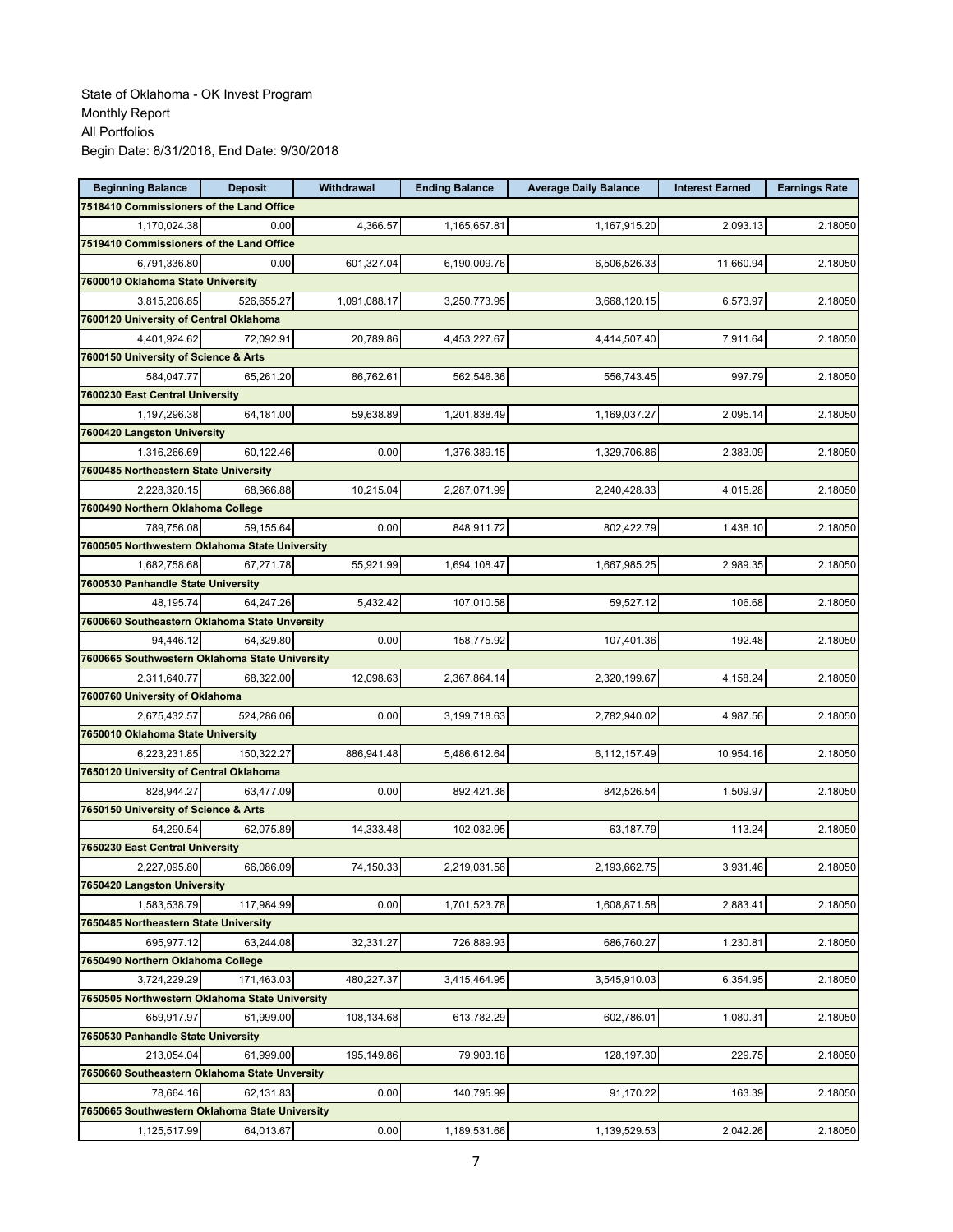| <b>Beginning Balance</b>                        | <b>Deposit</b> | <b>Withdrawal</b> | <b>Ending Balance</b> | <b>Average Daily Balance</b> | <b>Interest Earned</b> | <b>Earnings Rate</b> |
|-------------------------------------------------|----------------|-------------------|-----------------------|------------------------------|------------------------|----------------------|
| 7650760 University of Oklahoma                  |                |                   |                       |                              |                        |                      |
| 1,868,001.30                                    | 279,088.29     | 0.00              | 2,147,089.59          | 1,925,646.73                 | 3,451.13               | 2.18050              |
| 7700040 Department of Agriculture               |                |                   |                       |                              |                        |                      |
| 10,497,797.50                                   | 18,993.22      | 0.00              | 10,516,790.72         | 10,512,992.08                | 18,841.30              | 2.18050              |
| 7700041 Western Oklahoma State College          |                |                   |                       |                              |                        |                      |
| 726,482.75                                      | 1,248,834.54   | 1,354,890.31      | 620,426.98            | 416,622.07                   | 746.67                 | 2.18050              |
| 7700131 Department of Corrections               |                |                   |                       |                              |                        |                      |
| 20,887,874.69                                   | 1,794,668.44   | 1,890,969.71      | 20,791,573.42         | 20,532,223.58                | 36,797.68              | 2.18050              |
| 7700240 Eastern Oklahoma State College          |                |                   |                       |                              |                        |                      |
| 235,277.03                                      | 2,245,482.20   | 1,730,992.73      | 749,766.50            | 1,044,319.66                 | 1,871.62               | 2.18050              |
| 7700340 State Health Department                 |                |                   |                       |                              |                        |                      |
| 0.00                                            | 1,360,519.59   | 1,360,519.59      | 0.00                  | 279,359.07                   | 500.67                 | 2.18050              |
| 7700461 Rogers State College                    |                |                   |                       |                              |                        |                      |
| 5, 131, 254. 16                                 | 1,508,491.98   | 2,290,616.34      | 4,349,129.80          | 4,332,580.09                 | 7,764.81               | 2.18050              |
| 7700490 Northern Oklahoma College               |                |                   |                       |                              |                        |                      |
| 2,221,661.55                                    | 2,958,365.86   | 3,267,535.04      | 1,912,492.37          | 1,697,715.15                 | 3,042.63               | 2.18050              |
| 7700606 Ardmore Higher Education Center         |                |                   |                       |                              |                        |                      |
| 271,507.72                                      | 494.40         | 4,198.29          | 267,803.83            | 269,059.17                   | 482.21                 | 2.18050              |
| 7700633 Oklahoma City Community College         |                |                   |                       |                              |                        |                      |
| 5,783,611.15                                    | 4,137,927.48   | 1,599,541.70      | 8,321,996.93          | 6,630,276.92                 | 11,882.73              | 2.18050              |
| 7700660 Southeastern Oklahoma State University  |                |                   |                       |                              |                        |                      |
| 5,680,027.77                                    | 1,990,207.19   | 11,309,357.68     | $-3,639,122.72$       | 3,254,983.56                 | 5,833.55               | 2.18050              |
| 7700760 University of Oklahoma                  |                |                   |                       |                              |                        |                      |
| 72,786,262.89                                   | 43,858,497.71  | 28,637,346.74     | 88,007,413.86         | 84,585,933.27                | 151,594.21             | 2.18050              |
| 7700830 Department of Human Services            |                |                   |                       |                              |                        |                      |
| 1,778,208.83                                    | 415,340.33     | 532,531.74        | 1,661,017.42          | 1,861,609.14                 | 3,336.36               | 2.18050              |
| 7701010 Oklahoma State University               |                |                   |                       |                              |                        |                      |
| 3,019,277.98                                    | 43,007,667.01  | 42,619,264.47     | 3,407,680.52          | 5,708,372.55                 | 10,230.50              | 2.18050              |
| 7701091 Building Bond Commission Administrative |                |                   |                       |                              |                        |                      |
| 2.88                                            | 0.01           | 0.00              | 2.89                  | 2.89                         | 0.01                   | 2.18050              |
| 7701150 University of Science & Arts            |                |                   |                       |                              |                        |                      |
| 2,233,445.84                                    | 1,860,842.48   | 491,119.24        | 3,603,169.08          | 2,610,665.61                 | 4,678.81               | 2.18050              |
| 7701165 Connors State College                   |                |                   |                       |                              |                        |                      |
| 362,932.62                                      | 384,620.61     | 356,354.23        | 391,199.00            | 275,438.11                   | 493.64                 | 2.18050              |
| 7701400 Office of Juvenile Affairs              |                |                   |                       |                              |                        |                      |
| 234,136.93                                      | 20,012.58      | 18,893.66         | 235,255.85            | 228,931.53                   | 410.29                 | 2.18050              |
| 7701480 Northeasten Oklahoma A&M College        |                |                   |                       |                              |                        |                      |
| 722.181.80                                      | 1.242.637.38   | 877,602.36        | 1,087,216.82          | 921,947.58                   | 1,652.31               | 2.18050              |
| 7701605 Regents for Higher Education            |                |                   |                       |                              |                        |                      |
| 35,966,481.21                                   | 430,627.85     | 296,615.20        | 36,100,493.86         | 36,229,332.00                | 64,929.91              | 2.18050              |
| 7701650 Department of Veteran Affairs           |                |                   |                       |                              |                        |                      |
| 311,056.29                                      | 151,870.68     | 120,294.20        | 342,632.77            | 326,974.37                   | 586.00                 | 2.18050              |
| 7701770 OUHSC                                   |                |                   |                       |                              |                        |                      |
| 385,727,666.81                                  | 39,978,695.97  | 38,877,642.18     | 386,828,720.60        | 389,769,648.28               | 698,541.96             | 2.18050              |
| 7701805 Department of Rehabilitation Services   |                |                   |                       |                              |                        |                      |
| 175,310.57                                      | 13,110.37      | 24,879.70         | 163,541.24            | 168,269.12                   | 301.57                 | 2.18050              |
| 7701865 Workers Compensation Commission         |                |                   |                       |                              |                        |                      |
| 7,087,734.95                                    | 12,835.79      | 14,882.74         | 7,085,688.00          | 7,091,556.93                 | 12,709.43              | 2.18050              |
| 7702120 University of Central Oklahoma          |                |                   |                       |                              |                        |                      |
| 21,946,324.91                                   | 12,484,820.43  | 6,505,104.34      | 27,926,041.00         | 24,679,388.54                | 44,230.20              | 2.18050              |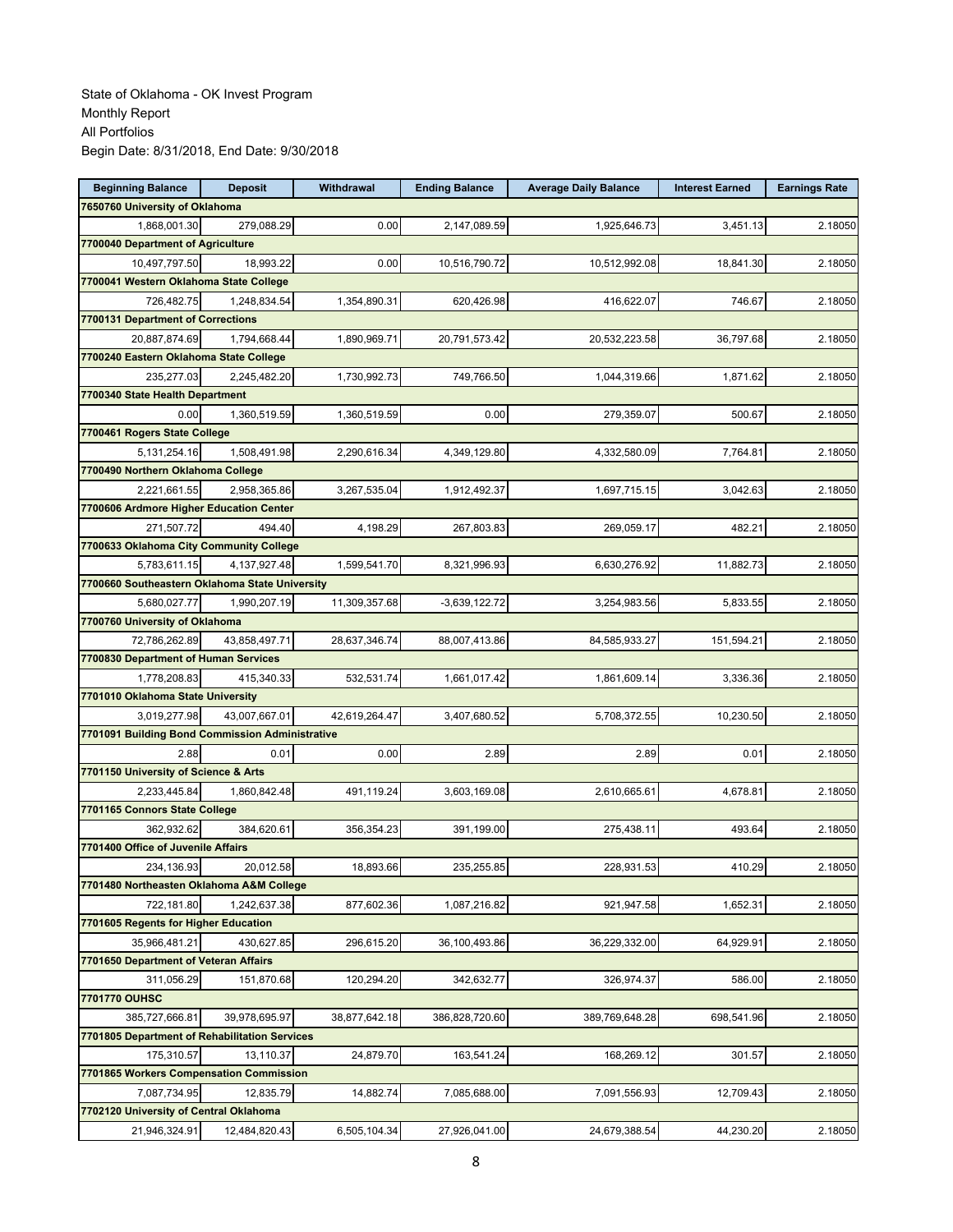| <b>Beginning Balance</b>                       | <b>Deposit</b> | Withdrawal    | <b>Ending Balance</b> | <b>Average Daily Balance</b> | <b>Interest Earned</b> | <b>Earnings Rate</b> |
|------------------------------------------------|----------------|---------------|-----------------------|------------------------------|------------------------|----------------------|
| 7702650 Department of Veteran Affairs          |                |               |                       |                              |                        |                      |
| 266,162.69                                     | 109,698.47     | 103,378.18    | 272,482.98            | 276,514.77                   | 495.57                 | 2.18050              |
| 7703650 Department of Veteran Affairs          |                |               |                       |                              |                        |                      |
| 399,851.51                                     | 140,238.99     | 145,462.89    | 394,627.61            | 401,292.37                   | 719.19                 | 2.18050              |
| 7704650 Department of Veteran Affairs          |                |               |                       |                              |                        |                      |
| 512,754.43                                     | 112,038.33     | 98,876.01     | 525,916.75            | 543,145.99                   | 973.42                 | 2.18050              |
| 7704865 Workers Compensation Commission        |                |               |                       |                              |                        |                      |
| 56,610.82                                      | 102.42         | 0.00          | 56,713.24             | 56,692.76                    | 101.60                 | 2.18050              |
| 7705505 Northwestern Oklahoma State University |                |               |                       |                              |                        |                      |
| 1,152,217.62                                   | 1,745,029.96   | 2,320,472.63  | 576,774.95            | 1,034,246.63                 | 1,853.57               | 2.18050              |
| 7705650 Department of Veteran Affairs          |                |               |                       |                              |                        |                      |
| 185,566.10                                     | 97,382.45      | 0.00          | 282,948.55            | 251,032.47                   | 449.90                 | 2.18050              |
| 7705675 Self Insurance Guaranty Fund           |                |               |                       |                              |                        |                      |
| 1,515,186.84                                   | 6,080.35       | 13,849.74     | 1,507,417.45          | 1,512,747.57                 | 2,711.13               | 2.18050              |
| 7705865 Workers Compensation Commission        |                |               |                       |                              |                        |                      |
| 22,893.58                                      | 4,790.10       | 0.00          | 27,683.68             | 24,028.09                    | 43.06                  | 2.18050              |
| 7706452 CMHC, Rep payee account                |                |               |                       |                              |                        |                      |
| 832.07                                         | 1,136.16       | 929.00        | 1,039.23              | 913.36                       | 1.64                   | 2.18050              |
| 7706650 Department of Veteran Affairs          |                |               |                       |                              |                        |                      |
| 94,302.05                                      | 66,485.90      | 61,766.01     | 99,021.94             | 104,443.40                   | 187.18                 | 2.18050              |
| 7706750 Tulsa Community College                |                |               |                       |                              |                        |                      |
| 1,468,918.73                                   | 374,084.71     | 534,595.16    | 1,308,408.28          | 1,361,049.44                 | 2,439.26               | 2.18050              |
| 7706865 OK Workers Comp Commission             |                |               |                       |                              |                        |                      |
| 323,407.44                                     | 585.13         | 0.00          | 323,992.57            | 323,875.54                   | 580.45                 | 2.18050              |
| 7707452 CMHC, Rep payee account                |                |               |                       |                              |                        |                      |
| 50,755.94                                      | 19,038.56      | 29,607.53     | 40,186.97             | 56,920.29                    | 102.01                 | 2.18050              |
| 7707605 Regents for Higher Education           |                |               |                       |                              |                        |                      |
| 4,474,757.69                                   | 35,776,600.89  | 30,434,502.72 | 9,816,855.86          | 9,882,197.94                 | 17,710.79              | 2.18050              |
| 7707650 Department of Veteran Affairs          |                |               |                       |                              |                        |                      |
| 259,004.67                                     | 72,533.16      | 20,751.41     | 310,786.42            | 306,567.58                   | 549.43                 | 2.18050              |
| 7707865 OK Workers Comp Commission             |                |               |                       |                              |                        |                      |
| 70,917.16                                      | 128.31         | 0.00          | 71,045.47             | 71,019.81                    | 127.28                 | 2.18050              |
| 7708108 Carl Albert State College              |                |               |                       |                              |                        |                      |
| 5,911,614.12                                   | 614,156.42     | 1,163,630.49  | 5,362,140.05          | 5,437,090.39                 | 9,744.31               | 2.18050              |
| 7708605 Regents for Higher Education           |                |               |                       |                              |                        |                      |
| 52,778.60                                      | 102.68         | 4,558.33      | 48,322.95             | 51,797.13                    | 92.83                  | 2.18050              |
| 7709605 Regents for Higher Education           |                |               |                       |                              |                        |                      |
| 4,487,341.95                                   | 654,717.36     | 1,000.00      | 5,141,059.31          | 4,924,520.10                 | 8,825.68               | 2.18050              |
| 7710350 Oklahoma Historical Society            |                |               |                       |                              |                        |                      |
| 1,219,732.79                                   | 2,206.81       | 0.00          | 1,221,939.60          | 1,221,498.24                 | 2,189.16               | 2.18050              |
| 7710452 Oklahoma Department of Mental Health   |                |               |                       |                              |                        |                      |
| 920,670.78                                     | 2.385.76       | 19.75         | 923,036.79            | 922,421.10                   | 1,653.16               | 2.18050              |
| 7710605 Regents for Higher Education           |                |               |                       |                              |                        |                      |
| 2,265,319.75                                   | 4,379.67       | 345,125.00    | 1,924,574.42          | 2,039,140.15                 | 3,654.53               | 2.18050              |
| 7711185 Corporation Commission                 |                |               |                       |                              |                        |                      |
| 74,408,807.00                                  | 3,312,142.79   | 4,011,417.98  | 73,709,531.81         | 74,293,692.88                | 133,148.55             | 2.18050              |
| 7711420 Langston University                    |                |               |                       |                              |                        |                      |
| 14,464,018.97                                  | 28,437.27      | 334,058.84    | 14, 158, 397.40       | 14,346,040.15                | 25,710.86              | 2.18050              |
| 7711452 Griffin Memorial Hospital Rep Payee    |                |               |                       |                              |                        |                      |
| 40,320.59                                      | 1,890.02       | 1,013.90      | 41,196.71             | 41,103.72                    | 73.67                  | 2.18050              |
|                                                |                |               |                       |                              |                        |                      |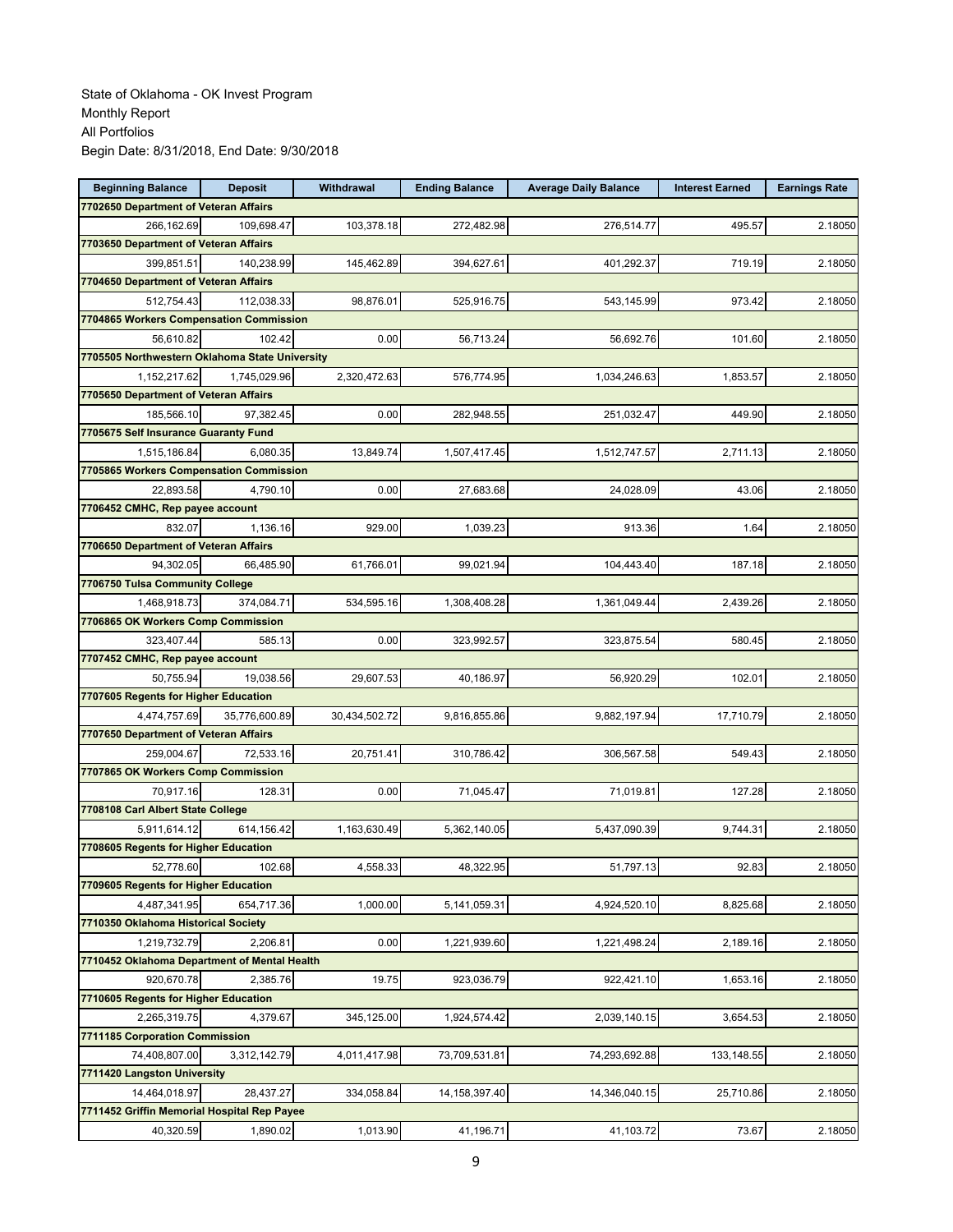| <b>Beginning Balance</b>                       | <b>Deposit</b> | Withdrawal   | <b>Ending Balance</b> | <b>Average Daily Balance</b> | <b>Interest Earned</b> | <b>Earnings Rate</b> |
|------------------------------------------------|----------------|--------------|-----------------------|------------------------------|------------------------|----------------------|
| 7711605 Regents for Higher Education           |                |              |                       |                              |                        |                      |
| 828.146.22                                     | 1.498.33       | 28,400.00    | 801,244.55            | 810,411.55                   | 1,452.41               | 2.18050              |
| 7712605 Regents for Higher Education           |                |              |                       |                              |                        |                      |
| 152,452.20                                     | 275.83         | 0.00         | 152,728.03            | 152,672.86                   | 273.62                 | 2.18050              |
| 7713605 Regents for Higher Education           |                |              |                       |                              |                        |                      |
| 797,880.96                                     | 13,220,443.57  | 0.00         | 14,018,324.53         | 6,527,269.15                 | 11,698.12              | 2.18050              |
| 7714605 Regents for Higher Education           |                |              |                       |                              |                        |                      |
| 10,482,969.27                                  | 186,677.91     | 0.00         | 10,669,647.18         | 10,609,948.26                | 19,015.06              | 2.18050              |
| 7715605 Regents for Higher Education           |                |              |                       |                              |                        |                      |
| 463,560.75                                     | 838.70         | 0.00         | 464,399.45            | 464,231.71                   | 831.99                 | 2.18050              |
| 7718605 Regents for Higher Education           |                |              |                       |                              |                        |                      |
| 5,820,460.26                                   | 687,352.47     | 2,147,937.32 | 4,359,875.41          | 5,297,234.49                 | 9,493.66               | 2.18050              |
| 7719605 Regents for Higher Education           |                |              |                       |                              |                        |                      |
| 34,812.93                                      | 82.96          | 0.00         | 34,895.89             | 34,879.30                    | 62.51                  | 2.18050              |
| 7723623 Seminole State College                 |                |              |                       |                              |                        |                      |
| 120,175.63                                     | 1,906,800.00   | 594,957.22   | 1,432,018.41          | 698,638.79                   | 1,252.09               | 2.18050              |
| 7725100 Cameron University                     |                |              |                       |                              |                        |                      |
| 3,544,617.68                                   | 4,672.84       | 588,565.07   | 2,960,725.45          | 3,273,305.47                 | 5,866.39               | 2.18050              |
| 7730230 East Central University                |                |              |                       |                              |                        |                      |
| 8,528,640.57                                   | 5,552,812.75   | 983,859.53   | 13,097,593.79         | 10,161,990.57                | 18,212.24              | 2.18050              |
| 7730830 Department of Human Services           |                |              |                       |                              |                        |                      |
| 183,974.28                                     | 8,036.15       | 3,500.00     | 188,510.43            | 186,251.23                   | 333.80                 | 2.18050              |
| 7740605 Regents for Higher Education           |                |              |                       |                              |                        |                      |
| 17,022,112.50                                  | 3,281,645.66   | 5,192,417.48 | 15,111,340.68         | 16,701,705.66                | 29,932.66              | 2.18050              |
| 7741241 Redlands Community College             |                |              |                       |                              |                        |                      |
| 875,004.16                                     | 173,867.36     | 313,400.93   | 735,470.59            | 772,150.47                   | 1,383.84               | 2.18050              |
| 7745605 Regents for Higher Education           |                |              |                       |                              |                        |                      |
| 1,525,570.78                                   | 163,070.51     | 775,000.00   | 913,641.29            | 1,352,139.19                 | 2,423.29               | 2.18050              |
| 7747470 Murray State College                   |                |              |                       |                              |                        |                      |
| 3,582,645.25                                   | 402,342.04     | 2,278,013.76 | 1,706,973.53          | 3,075,090.70                 | 5,511.15               | 2.18050              |
| 7750350 Oklahoma Historical Society            |                |              |                       |                              |                        |                      |
| 1,027,221.03                                   | 0.00           | 27,788.71    | 999,432.32            | 1,013,193.63                 | 1,815.84               | 2.18050              |
| 7750531 Rose State College                     |                |              |                       |                              |                        |                      |
| 12,061,362.15                                  | 850,086.90     | 3,838,484.97 | 9,072,964.08          | 10,739,339.60                | 19,246.96              | 2.18050              |
| 7751485 Northeastern State University          |                |              |                       |                              |                        |                      |
| 14,256,854.53                                  | 2,090,288.33   | 2,118,512.37 | 14,228,630.49         | 14,284,832.80                | 25,601.16              | 2.18050              |
| 7752485 Northeastern State University          |                |              |                       |                              |                        |                      |
| 2,633,814.85                                   | 4.625.20       | 0.00         | 2,638,440.05          | 2,637,515.01                 | 4,726.93               | 2.18050              |
| 7765665 Southwestern Oklahoma State University |                |              |                       |                              |                        |                      |
| 5,853,247.47                                   | 9,905,090.80   | 8,923,563.40 | 6,834,774.87          | 7,173,527.52                 | 12,856.34              | 2.18050              |
| 7790041 Western Oklahoma State University      |                |              |                       |                              |                        |                      |
| 48,468.31                                      | 45.705.77      | 38,705.87    | 55,468.21             | 31,793.27                    | 56.98                  | 2.18050              |
| 7790120 University of Central Oklahoma         |                |              |                       |                              |                        |                      |
| 1,778,013.07                                   | 19,416.85      | 916,771.41   | 880,658.51            | 1,279,690.40                 | 2,293.45               | 2.18050              |
| 7790230 East Central University                |                |              |                       |                              |                        |                      |
| 345,970.76                                     | 3,312.57       | 294,051.05   | 55,232.28             | 185,563.29                   | 332.57                 | 2.18050              |
| 7790241 Redlands Community College             |                |              |                       |                              |                        |                      |
| 106,436.65                                     | 65,079.21      | 60,416.67    | 111,099.19            | 76,664.87                    | 137.40                 | 2.18050              |
| 7790470 Murray State College                   |                |              |                       |                              |                        |                      |
| 11,939.63                                      | 103,171.13     | 96,591.01    | 18,519.75             | 39,356.71                    | 70.53                  | 2.18050              |
|                                                |                |              |                       |                              |                        |                      |